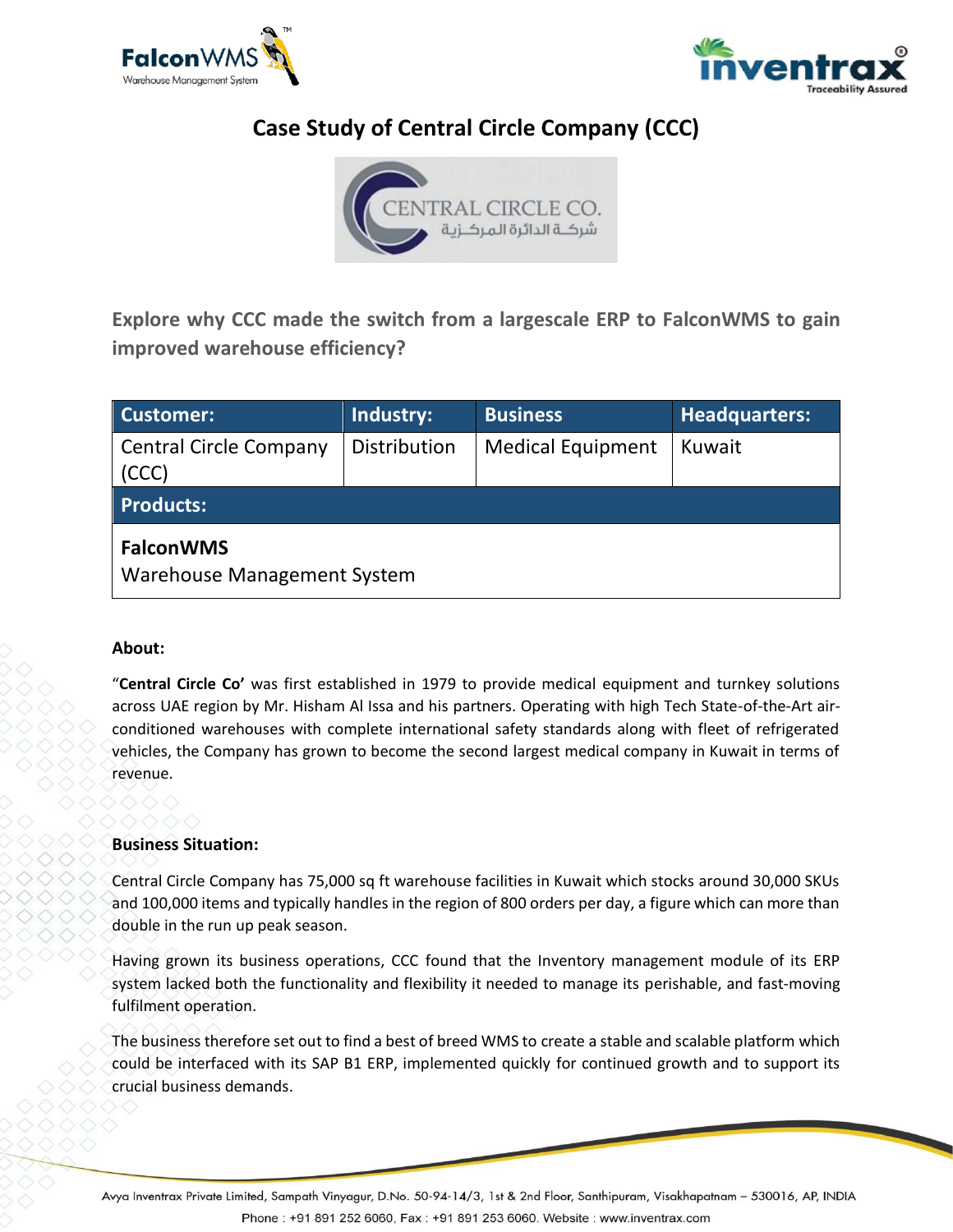



# **Key Challenges:**

Prior to implementing FalconWMS, CCC has faced with key challenges including

- Supply chain visibility
- Product quality and traceability.
- Lack of inventory balance with shortages and overstocking.
- Bad packaging methodologies and practices.
- Ineffective decision making due to insufficient information on stock levels.
- Poor space management in stores due to lack of fluidity in inventory management

#### **The Solution:**

Having experienced the lack of functionality associated with its integrated ERP system and also witnessed the major difficulties and costs associated with the implementation of an on-premise WMS in previous situations, CCC team had a clear idea of what they didn't want.

Following a review of several WMS vendors, CCC selected the Inventrax's flagship WMS due to its feature rich solution, No Capex business model and the immediate productivity improvements made possible by the system's automated task management functionality.

#### **Solution Provided:**

CCC has implemented FalconWMS to gain better insight and control over its challenging business environment, which enabled them to gain real-time insight of its pharmacy inventory data which can then be synched seamlessly with its ERP system, allowing the company to create more accurate orders.

In addition to accurately recording and verifying inbound goods at both receiving and put-away, FalconWMS also drives a rolling inventory count, allowing any discrepancies to be identified in a timely manner and inventory records adjusted accordingly to maintain the highest levels of stock accuracy and integrity. This has removed the need for a manual stock take, saving five people two weeks of work.

# **Benefits Delivered:**

As a result of implementing FalconWMS, CCC has realized wide-ranging improvements, including

- **Precise stock control with real-time status and location of the inventory, which prevents endof-life (EOL) products from being stored and any potential errors from being made.**
- **Codification on all goods at the appropriate pallet/case level with unique identification codes.**
- **Quality Control with automated capture of data by via hand-held terminal devices, as part of the goods in process assuring full compliance.**
- **Structured Reporting facilities to showcase what stock is being holded overall and per site.**